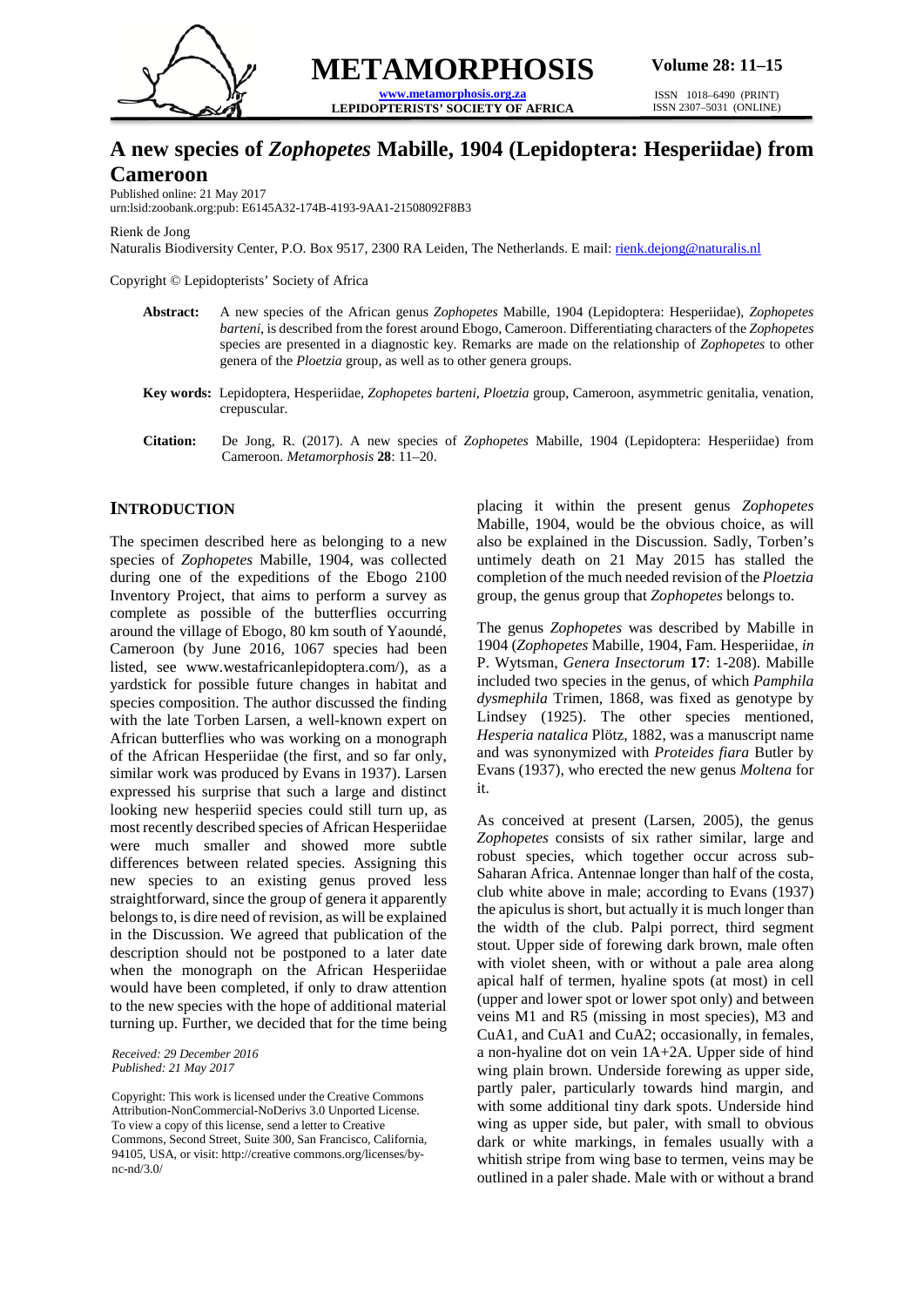(patch of androconial scales) from vein 1A+2A to the origin of CuA2.

Male genitalia slightly asymmetrical, right and left valve not exactly mirroring each other, as found in related genera. Uncus broad, entire or (most species) with indented apex, as in several related genera.

All species are crepuscular and can produce an audible buzzing noise when flying. According to Larsen (2005) and Cock *et al*. (2014) the larvae of all species feed on palms (Arecaceae), and the presence of suitable palms may therefore be of more importance for their occurrence than other factors such as an open or closed habitat.

## **MATERIALS AND METHODS**

Throughout the text the nomenclature of veins and interspaces follows the Comstock system as adopted by, e.g., Nielsen & Common (1991); the veins are indicated by an upper case, the interspaces (named after the vein in front) by lower case letters. The nomenclature for parts of the genitalia follows Evans (1949), except that the term 'cuiller' is replaced by the currently used 'cucullus'.

#### **DESCRIPTION**

*Zophopetes barteni* **sp. nov.** (Figs 1 & 2) urn:lsid:zoobank.org:act: BD3BCABC-C821-4A06-9A3F-766FE212B9F2

**Holotype**:  $\Diamond$  Cameroon, Ebogo (about 80 km, as the crow flies, south of Yaoundé), 4<sup>0</sup>21'00"N, 11<sup>0</sup>25'00"E, 600 m, 25–26 December 2012, leg. Frans Barten. In collection of Naturalis Biodiversity Center, Leiden, The Netherlands, RMNH INS 910268. No further specimens known.

**External characters:** (Fig. 1) Forewing length: 24.4 mm. Wingspan: 45.5 mm. Antennae; club with long apiculus, about three times as long as width of club, strikingly white above. Palpi porrect; small third segments converging (readily visible in Fig. 1). Forewing upper side uniformly dark brown, violet sheen in apical half (not shown clearly in Fig. 1; depends on angle of light). Three large pale ochreous hyaline spots: a very large one from vein CuA2 to cell and to CuA1, distal half covering basal third of latter; a much smaller spot between CuA1 and M3, touching both veins and just distally to the large spot below it, and a large spot across the cell, consisting of a lower cell spot lying over the large spot under the cell and separated from it by the dark cubital vein, and with a slightly smaller upper cell spot fused with it. No further spots; no brand. Forewing underside: hyaline spots as on upper side; small, indistinct black markings between M1 and M2, between M2 and M3, and, further away from termen, between R2 and R3, R3 and R4, and R4 and R5 (the three apical spots as found in many Hesperiidae). Ground colour of forewing underside very different from upper side; pale ochreous from near CuA2 to hind margin; remaining part of wingbrown with very strong violet sheen. Hindwing



**Fig. 1** – *Zophopetes barteni* sp. nov., holotype, upper (A) and underside (B). Cameroon, Ebogo, 4<sup>0</sup>21'00"N, 11<sup>0</sup>25'00"E, 25–26 December 2012, leg. F. Barten. Coll. Naturalis, Leiden, RMNH INS 910268.

upperside dark brown; unmarked. Hindwing underside ground colour brown with strong violet sheen as on forewing; conspicuous black markings as follows: series of median spots between Sc+R1 and 1A+2A, the one between CuA1 and CuA2 oval, filled with violet; more or less connected larger black spots in Sc+R1, from Sc+R1 to cell and Rs, between Rs and M1 at the very base of the internervular space; in distal part of cell, between CuA1 and CuA2 against cell, and between CuA2 and 1A+2A near origin of CuA2. No brand. Coxae densely fringed with conspicuous, long, blackish hairs, mid and hind tibiae fringed with dense, shorter, ochreous hairs.



**Fig. 2** – Male genitalia of *Zophopetes barteni* sp. nov., holotype. Data, see fig. 1. A, left lateral view, left valva removed. B, outside of left valve.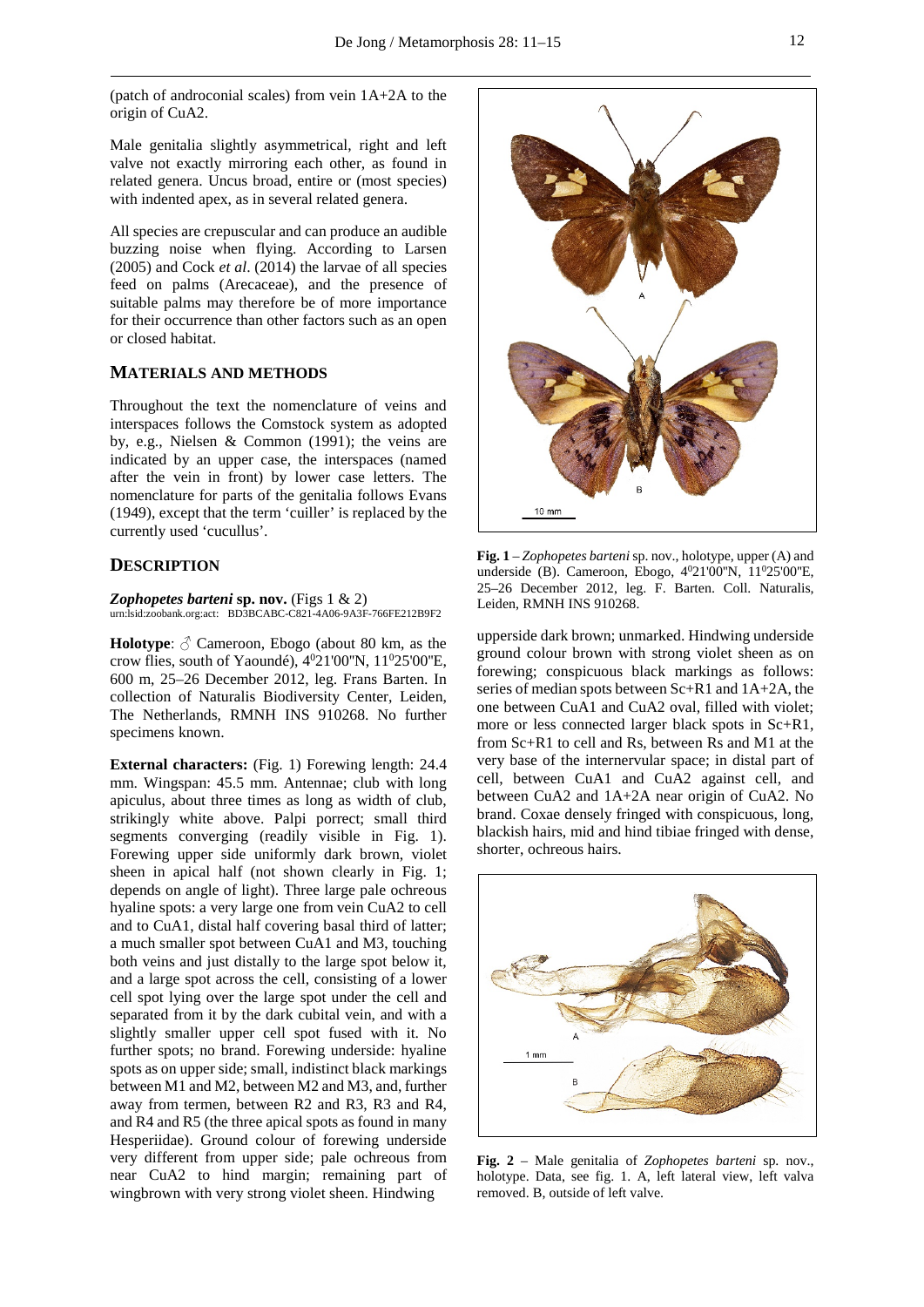**Male genitalia:** (Fig. 2) Uncus broad-ended, medially indented in dorsal view; as in other *Zophopetes* species except *Z. haifa* Evans, 1937. Gnathos represented by ill-defined sclerotization in U-folded membrane right and left under tegumen+uncus; slight rounded swelling with minute spines at distal end of fold. Valvae elongate, proximal edge oblique (about 45°); cucullus covering almost half of valva, apically rounded, dorsal part of cucullus of both valvae with irregular teeth; valvae slightly asymmetrical, right valva wider (dorsal to ventral side) than left valva. Aedeagus as long as valvae, coecum as long as high.

#### **Diagnostic key to the species of** *Zophopetes*

1 Forewing with small apical spot (space r5); two subequal cell spots. Male with brand (androconial stripe from CuA2 to base of CuA1) *ganda* Evans, 1937 - Forewing without apical spot. Male with or without brand 2

2 Forewing with only lower cell spot (against vein Cu), or upper cell spot (against vein R) much smaller than lower one 3

Forewing with lower and upper cell spot (separate or fused), rarely upper spot missing 4

3 Forewing with only lower cell spot, or upper cell spot much smaller than lower one. Male without brand *dysmephila* (Trimen, 1868)

Forewing with upper and lower cell spot, upper one much smaller than lower one. Male with a brand (see Kielland, 1990) *nobilior* (Holland, 1896)

4 Fore wing, upper and lower cell spot fused into a single, large cell spot, lying directly over the basal half of the large spot in space cua1 and separated from it by the dark cubital vein. Apical half of underside fore wing and entire underside of hind wing with strong violet gloss, latter with prominent dark spots. Male, fore wing without brand *barteni* spec. nov.

- Forewing, upper and lower cell spots much smaller, subequal, separate, at least as far from spot in space cua1 as latter from spot in m3. Male, fore wing with or without brand 5

5 Fore wing 22 mm; upper cell spot sometimes small or even missing. Male, fore wing without brand *quaternata* **(**Mabille, 1876)

Fore wing 22 mm; cell spots (sub)equal. Male fore wing with brand *haifa* Evans, 1937

- Fore wing 27 mm; upper cell spot no more than half the size of the lower cell spot. Male, fore wing with brand *cerymica* (Hewitson, 1876)

**Habitat:** The specimen was collected during daylight, sitting on a leaf in a shaded patch along a narrow trail through a partly degraded rain forest (Fig. 3).

**Etymology:** The new species is named after its collector, Frans Barten.

### **DISCUSSION**

In his treatise on African Hesperiidae, Evans (1937)



Fig. 3 – Collecting spot of the new species at Ebogo (Cameroon), with its collector, Frans Barten. Photo by G.J. Bergsma (Appelscha, The Netherlands).

recognised the *Ploetzia* group of genera (Hesperiinae) as consisting of 15 strictly African genera (including *Zophopetes*), characterized by a combination of characters, such as the shaggy thorax below, and the densely fringed coxae and hind tibiae. In their extensive study of the Hesperiidae of the world, based on morphological and molecular information, Warren *et al*. (2008, 2009) retained the *Ploetzia* group of Evans, but since they had complete molecular data for only two genera in the three gene regions studied, the interrelationships of the genera of the group as well as the relationship with genera outside the group in Africa and the Oriental Region remained uncertain. Within a clade of Old World Hesperiinae genera the two genera of the *Ploetzia* group with complete molecular data (for the three gene regions studied), *Gamia* Holland, 1896, and *Caenides* Holland, 1896, did not turn up as sisters and nested with a number of strictly Asian genera. So, for the time being, the monophyly of the *Ploetzia* group remains unsupported. Even so, several genera of the *Ploetzia* group are rather similar, and the allocation of a species fitting well in the larger group, and into one of the existing genera, necessitates some discussion.

Most species of the *Ploetzia* group sensu Evans (1937) are medium-sized to large skippers, generally dark brown with white or ochreous hyaline spots on the forewing, sometimes marked with yellow or orange, and black and white, particularly on the hind wing. Evans (1937) divided the genera of the *Ploetzia* group according to a few morphological characters. The first division is between three genera in which the cubital vein (erroneously called the median vein by Evans)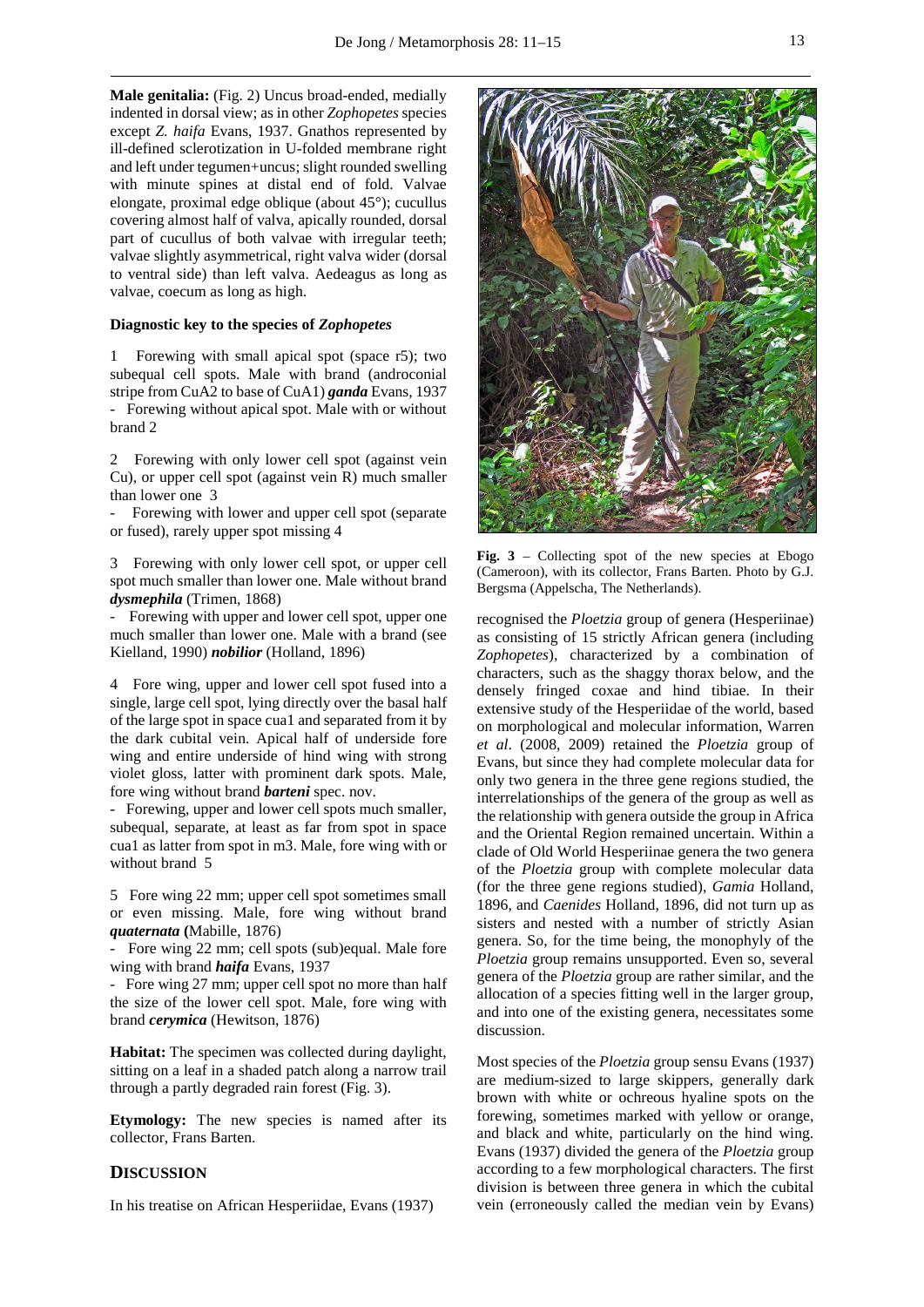and vein M3 (called vein 4 by Evans) of the hind wing are collinear (genera restricted to Madagascar) and twelve genera in which this is not the case. It is a convenient character for identification of the two groups of genera, but since both conditions are found outside the *Ploetzia* group as well, this character in the hind wing venation is not a good foundation to argue for the monophyly of the two subgroups. The subgroup with the cubital and vein M3 of the hind wing not collinear was further divided on the basis of the position of the palpi, either porrect or erect, a criterion widely used by Evans for Hesperiidae of other parts of the world as well.

The genera with porrect palpi are *Ploetzia* Saalmuller, 1884, *Moltena* Evans, 1937, *Chondrolepis* Mabille, 1904, *Zophopetes* and *Gamia*. Those with erect palpi are *Artitropa* Holland, 1896, *Mopala* Evans, 1937, *Gretna* Evans, 1937, *Pteroteinon*, *Leona*, *Caenides* and *Monza* Evans, 1937. Species of *Zophopetes*, *Leona* and *Caenides*, and to a lesser degree *Pteroteinon*, can be rather similar externally, notwithstanding the difference in the position of the palpi, and one may wonder if separation into two groups on the basis of the position of the palpi alone is appropriate. If taking another character, e.g. presence/absence of a brand (stripe of androconial scales) on the forewing of the male, or presence/absence of hyaline spots in the forewing as yardstick for subdivision, the arrangement would be very different. Moreover, while Lindsey & Miller (1965) considered *Leona* and *Caenides* synonymous, Berger (1967) and Larsen (2005) were of the opinion that there are discordant elements in *Caenides*. Larsen (2005) saw consistent differences in the genitalia of *Leona* when compared to *Caenides*, and Larsen (*in litt*., 22 March 2014) was of the opinion that at least two of the species of *Leona* did not belong there. Clearly, the group needs a thorough taxonomic revision. Larsen was working on this (as part of his planned monograph of all African Hesperiidae), when he died.

With these uncertainties in mind and in the absence of a modern revision of the *Ploetzia* genus group sensu Evans (1937), the assignment of the new species to one of the genera must be based on overall similarity and not on a synapomorphic character. As explained below, it fits best in the genus *Zophopetes*. The new species shares the porrect palpi with small converging third segments and antennae that are white above with the other *Zophopetes* species. The latter character is also found in *Leona*, which however has erect palpi with a very short third segment. Spots on the fore wing are similar to what is found in the other *Zophopetes* species, but none of the known species has the large cell spot found in the new species. In the other genera of the *Ploetzia* group such a large cell spot is the usual condition in the genera *Gamia* and *Leona*, and it is found, in a less pronounced form, in some species of *Artitropa*, *Gretna*, *Pteroteinon*, and *Caenides*. Of these genera, only the spotting and the general appearance of *Leona* come close to *Z. barteni*, but all *Leona* species have one to three apical spots on the upper side of the forewing, and in *Z. barteni* the spot between M3 and

CuA1 completely overlaps the large spot between CuA1 and CuA2 instead of being separate from it and in a more distal position. None of the species belonging to the *Ploetzia* group shows an underside like *Z. barteni*, with large dark spots and the pronounced violet gloss. The position of the spots on the underside of the hind wing is comparable to what is found in *Zophopetes* species, but their strong development is unique. The genitalia of *Z. barteni* agree well with the general shape found in *Zophopetes*. The apex of the uncus is broad and medially indented as found in the other *Zophopetes* species, except *Z. haifa* (see sketches in Evans, 1937). An indented uncus is also generally found in *Leona*. The proximal edge of the valva is strongly oblique  $(c. 45<sup>o</sup>)$ , but in the other *Zophopetes* species the apex of the cucullus, at least of the left valva, is more or less curved up into a rounded or sharper point. In *Leona* species the valva has a less elongate appearance, with the proximal edge at an angle of  $70-90^\circ$  to the base line.

#### **ACKNOWLEDGEMENTS**

Implementation of the Ebogo 2100 Inventory Project, during which the new species was detected, is financially supported by the Dutch Uyttenboogaart-Eliasen Stichting, which support is gratefully acknowledged here. Frans Barten (Boxtel, The Netherlands), collector of the new species, generously donated it to Naturalis Biodiversity Center, Leiden. The habitat photo of the collecting spot was taken and provided by G.J. Bergsma (Appelscha, The Netherlands). The late Torben Larsen was most helpful in discussing the taxonomic position of the new species. Matthew Cock (CABI, Egham, UK) made helpful suggestions for improvement of the text.

#### **LITERATURE CITED**

- BERGER, L.A. 1967. Contribution à la faune du Congo (Brazzaville). Mission A. Villiers *et* A. Descarpentries. LXV. Lépidoptères Hesperiidae. *Bulletin de l'Institut Fondamentel d'Afrique Noire* (A) **29**: 1763–1781.
- COCK, M.J.W, CONGDON, T.C.E. & COLLINS, S.C. 2014. Observations on the biology of Afrotropical Hesperiidae (Lepidoptera). Part 6. Hesperiinae *incertae sedis*: palm feeders. *Zootaxa* **3831**: 1–61.
- EVANS, W.H. 1937. *A Catalogue of the African Hesperiidae in the British Museum*. British Museum (Natural History), London.
- EVANS, W.H. 1949. *A Catalogue of the Hesperiidae from Europe, Asia and Australia in the British Museum (Natural History)*. The Trustees of the British Museum, London.
- KIELLAND, J. 1990. *Butterflies of Tanzania*. Hill House, Melbourne.
- LARSEN, T.B. 2005. *Butterflies of West Africa*. Apollo Books, Stenstrup.
- LINDSEY, A.W. 1925. The types of Hesperioid genera. *Annals of the Entomological Society of America* **18**: 75–106.